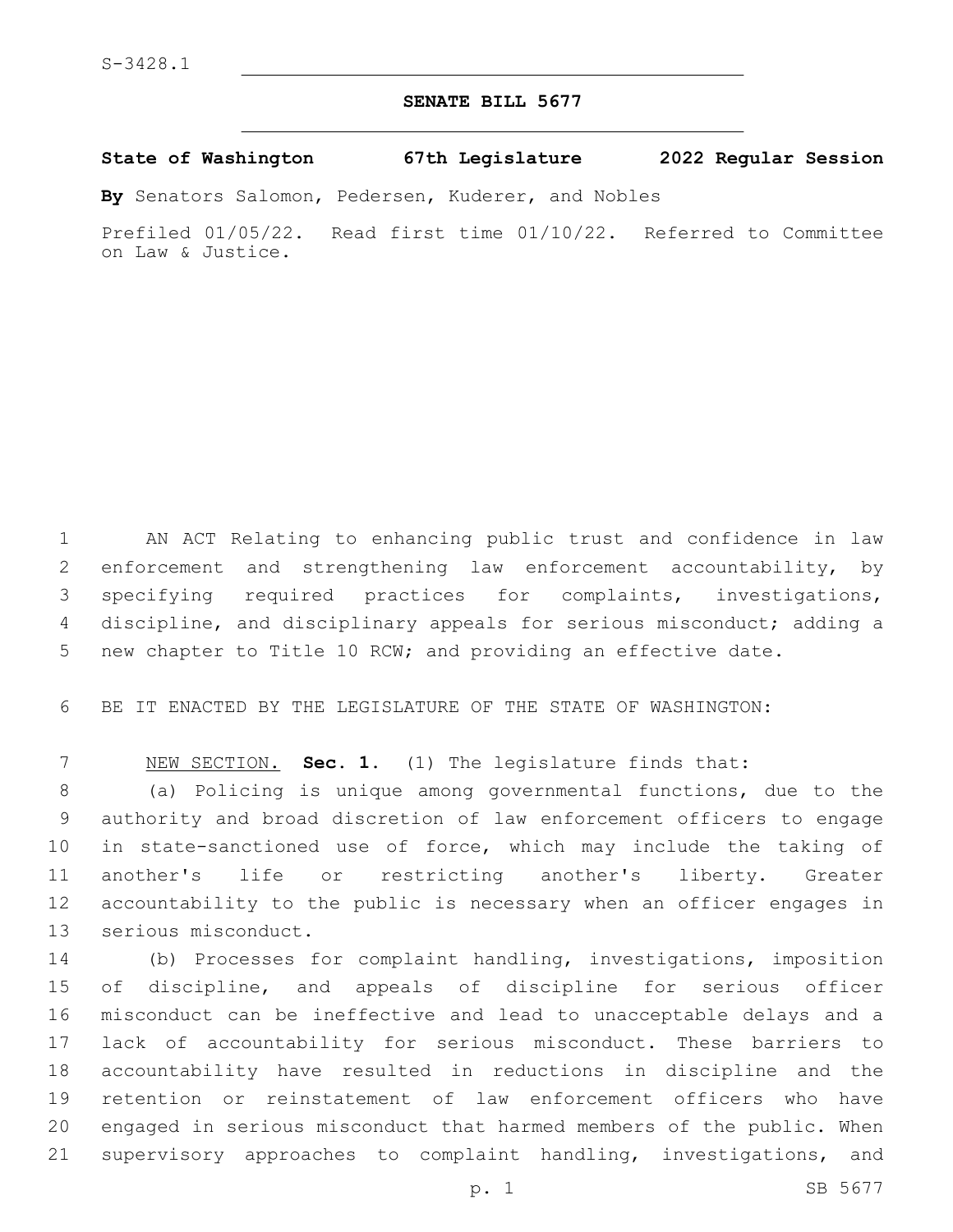disciplinary decisions are not aligned with appropriate standards of accountability, it undermines public trust and confidence in the work 3 of law enforcement agencies.

 (2) The legislature recognizes that law enforcement accountability systems, structures, policies, and practices, that are consistent, transparent and effective, and mete out fair, impartial, and swift discipline commensurate to wrongdoing, reduce officer 8 misconduct, reduce barriers to accountability, and uphold the civil 9 and constitutional rights of the public.

 NEW SECTION. **Sec. 2.** The definitions in this section apply throughout this chapter unless the context clearly requires otherwise.

 (1) "Investigating authority" means the entity authorized to conduct complaint handling and investigations regarding law 15 enforcement officer serious misconduct.

 (2) "Law enforcement officer" or "officer" has the same meaning as provided for "general authority Washington peace officer" in RCW 18 10.93.020.

 (3) "Serious misconduct" means conduct that, if sustained, would result in discipline greater than oral or written reprimand, including suspension, demotion, transfer, or termination. "Serious misconduct" includes, but is not limited to, conduct listed in RCW 23 43.101.105 (2) and (3).

 NEW SECTION. **Sec. 3.** (1) The provisions of this section apply to complaints and investigations of serious misconduct against a law enforcement officer.

 (2) Each jurisdiction must develop, adopt, and implement a written process for receiving and processing complaints and conducting investigations relating to law enforcement officers alleged to have engaged in serious misconduct. At a minimum, the 31 complaint and investigation process must:

 (a) Be timely, fair, impartial, and thorough, and must include all of the law enforcement agency's officers, regardless of rank. "Impartial" precludes anyone with a conflict of interest from processing the complaint or conducting the investigation;

 (b) Allow complaints to be filed or initiated through any communication means including, but not limited to, in person, in writing, by phone, electronically, via a website, or through internal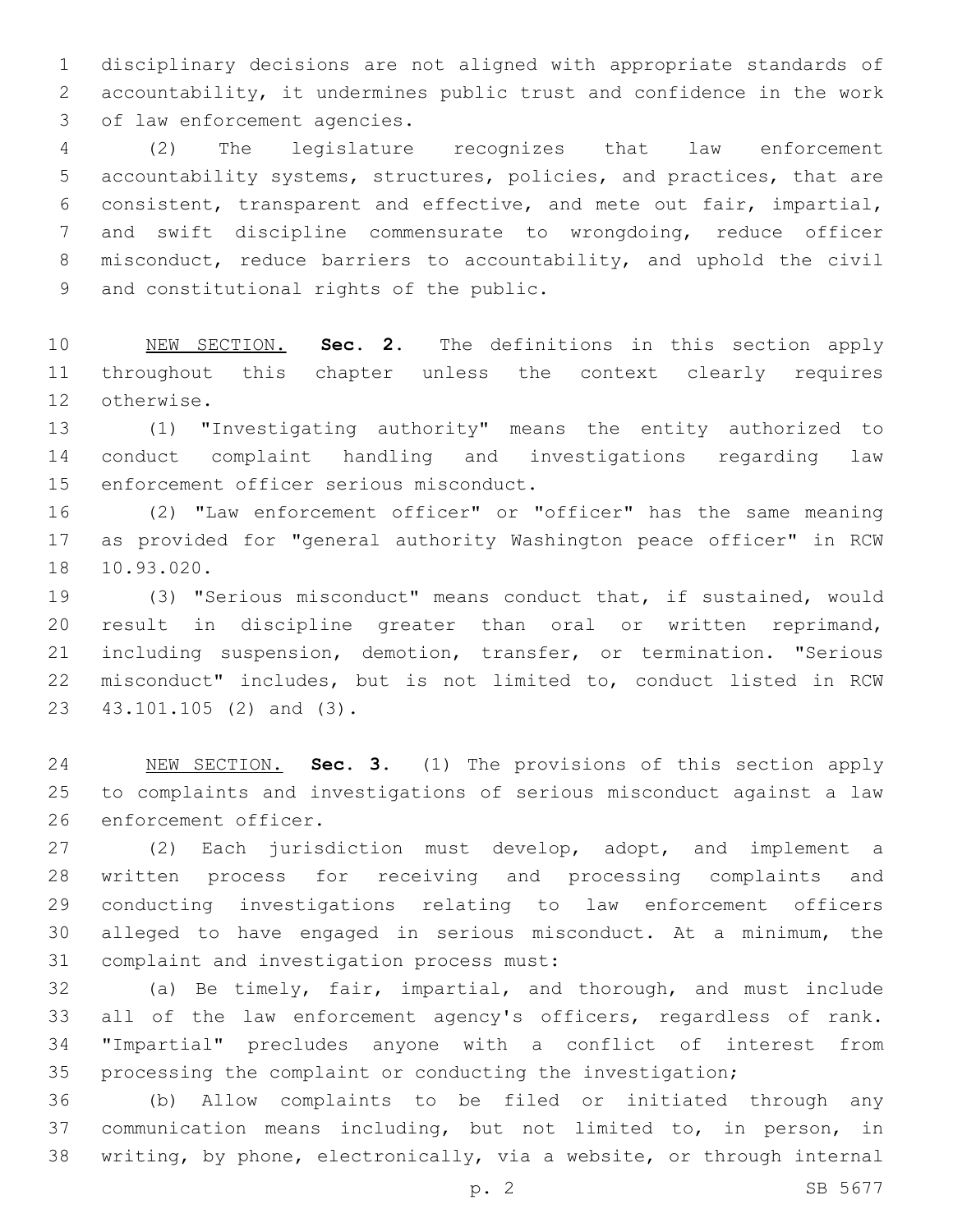systems, and by any person, including those who wish to file anonymously. The process must not allow termination of an investigation solely on the basis that the complainant seeks to withdraw the complaint or is unavailable, or because the named 5 officer resigns or retires after the incident;

 (c) Have a civilian in charge of the investigating authority, and civilian staff in whole or in part to conduct or participate in 8 complaint handling and investigations;

 (d) Grant the investigating authority prompt and unfettered access to all of the law enforcement agency's data, records, video, evidence, and individuals necessary to conduct thorough and timely investigations. This includes, without limitation, requiring retention, disclosure, use, and review of body camera and in-car video footage if used by the law enforcement agency;

 (e) Require named and witness officers to fully, promptly, and truthfully participate in interviews and produce, prior to or during the course of the investigation, all relevant material evidence of which the officer or the officer's representative is aware, pursuant to the officer's conditions of employment. The law enforcement agency may not create or agree to barriers to obtaining information such as requiring a subpoena or an additional order by superior officers, nor may the law enforcement agency allow or agree to allow material evidence to be offered by the officer after the investigation is conducted during later hearings regarding the incident if the officer or officer's representative was aware of the material evidence, but 26 did not disclose it previously;

 (f) Record interviews by either audio or video, or both, and retain in the investigative file all such recordings, written statements, and interview notes that are part of complaint intake and 30 investigation;

 (g) When there is an incident such as excessive use of force for which officers and witnesses will be interviewed as part of force review or incident review, distinct from a possible administrative misconduct investigation, require in-person interviews of named and witness officers to occur promptly, and no later than 60 minutes after the end of their shift. No waiting period may be required or agreed to, and the interview must occur prior to an opportunity for named and witness officers to watch video recordings of the incident, review written or recorded statements of others, or talk to other 40 officers about the incident, provided, however, where the interview

p. 3 SB 5677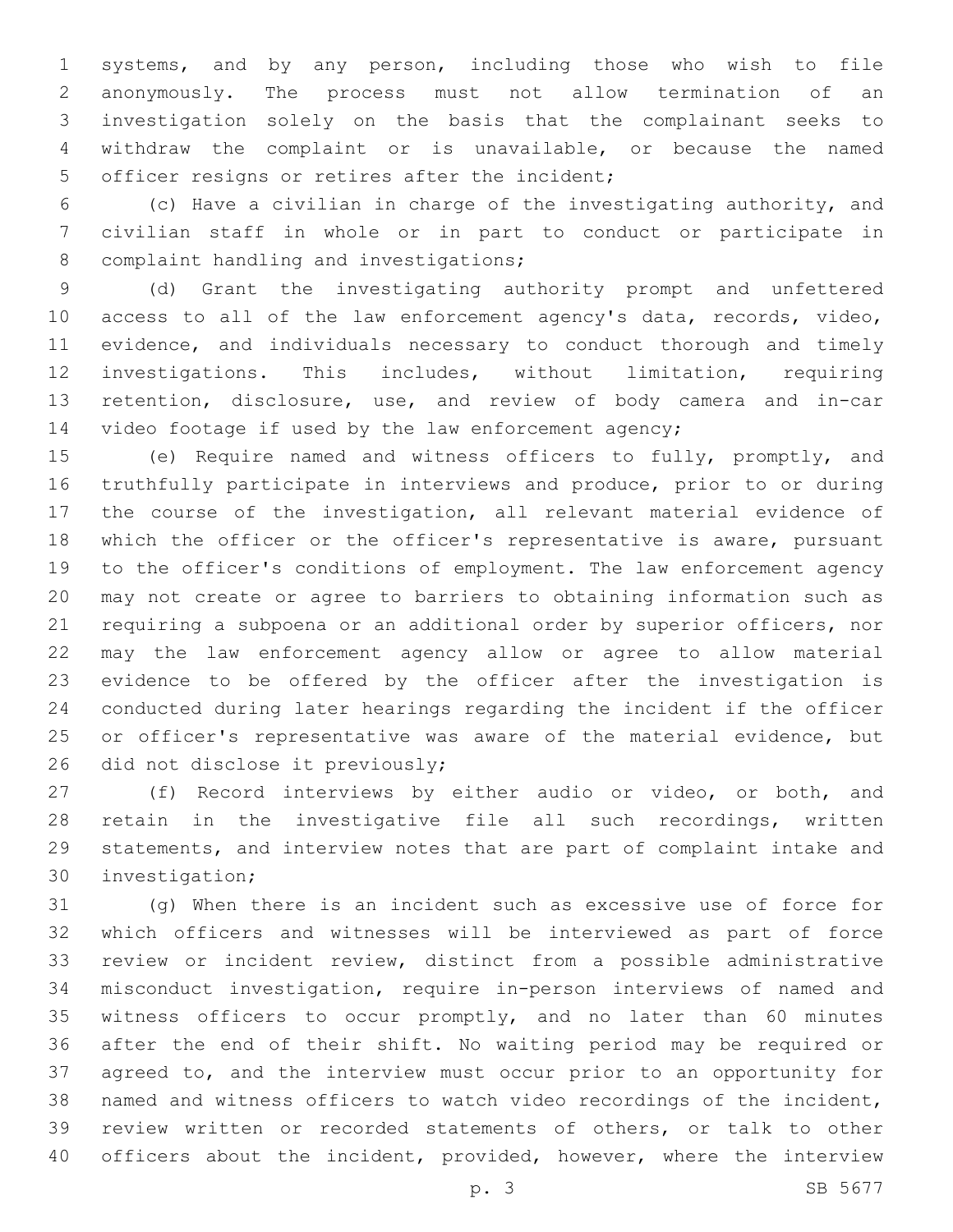may result in disciplinary action of the officer, that officer may request that a union representative be present for the interview;

 (h) Issue the investigation findings within 180 days of the complaint being filed or initiated, unless good cause for an extension is established by the investigating authority and documented in the investigative file. "Good cause" for an extension means, for example, tolling for authorized reasons such as a related criminal investigation, temporary unavailability of witnesses or evidence, or other reasons that will promote a fair, impartial, and thorough investigation and not constitute undue delay. If the investigation findings are issued in excess of 180 days, within 30 days of issuing the investigation findings, the investigating authority must make a written statement of the reason or reasons the time limit was exceeded, which shall be retained in the investigative 15 file and reported to the jurisdiction;

 (i) Provide the investigating authority and any civilian oversight entity that has investigative authority with full subpoena authority to compel production of evidence or testimony when 19 necessary;

 (j) Allow the investigating authority to pursue investigation of other incidents of possible misconduct revealed during the course of 22 an investigation;

 (k) Allow the investigating authority to investigate complaints of alleged serious misconduct that is criminal in nature, other than those investigations that fall under chapter 43.102 RCW, without limiting the manner of receiving complaints or conducting investigations, including decisions regarding which entity should conduct any necessary criminal investigation, coordination with the criminal investigators if external to the investigating authority, and whether the criminal and administrative investigations should be done concurrently or sequentially, to ensure that both the criminal 32 and administrative investigations are rigorous, thorough, and timely;

 (l) Provide the chief law enforcement officer with full authority to remove an officer from duty or place an officer on leave when allegations of serious misconduct have been made, including unpaid 36 leave;

 (m) Provide that a named officer in an ongoing investigation of serious misconduct is ineligible for promotion during the pendency of 39 the investigation; and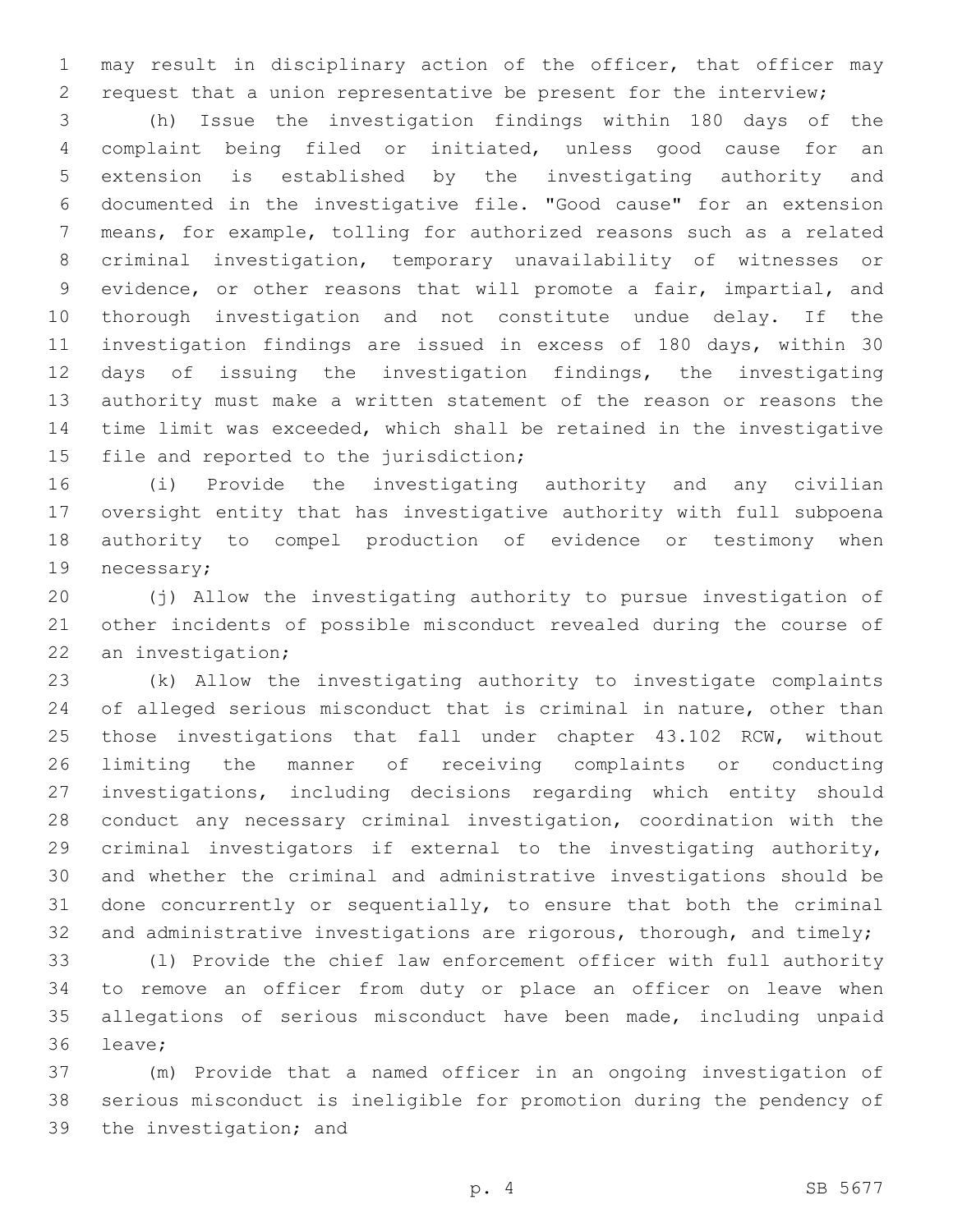(n) Require that the investigating authority maintain a centralized electronic numbering and tracking system for all allegations of serious misconduct by officers, including the time taken to complete the investigation under (h) of this subsection.

 (3) For serious misconduct that occurs after the effective date of this section, each jurisdiction must allow investigations to be conducted and discipline to be imposed for complaints of serious misconduct that are filed or initiated at least three years after the occurrence of the alleged serious misconduct, without any preclusion or limitation on the manner of investigation or imposition of discipline. There shall be no time limitation for (a) criminal law violations; (b) excessive force that causes, or is reasonably expected to cause, great bodily harm, substantial bodily harm, loss of consciousness, or death; (c) dishonesty; or (d) any serious misconduct where the misconduct has been concealed.

 (4)(a) Beginning July 1, 2023, this section applies to departments with 25 law enforcement officers or more as of January 1, 18 2021; and

 (b) Beginning July 1, 2025, this section applies to all other 20 departments with law enforcement officers.

 NEW SECTION. **Sec. 4.** Each jurisdiction must develop, adopt, and implement a written process for imposing and documenting discipline for serious misconduct. At a minimum, the discipline and documentation process must:

 (1) Require that the disciplinary history of officers and applicants to become officers be considered in all hiring, promotion, and transfer decisions, and that the information considered and the fact of this consideration be documented and retained;

 (2) Allow prompt and full public access to, and disclosure of, incident reports, complaints, disciplinary findings, investigative and disciplinary records, litigation, appeals, and decertification, including settlements or other agreements related to such incidents, complaints, and discipline, in accordance with chapter 42.56 RCW;

 (3) Require that, for as long as an officer's employment records are retained pursuant to the requirements of RCW 40.14.070, there be no sealing, removal, redaction, or destruction of those records;

 (4) Allow discipline to be imposed based on a preponderance of the evidence standard, and cannot require a more stringent burden of 39 proof; and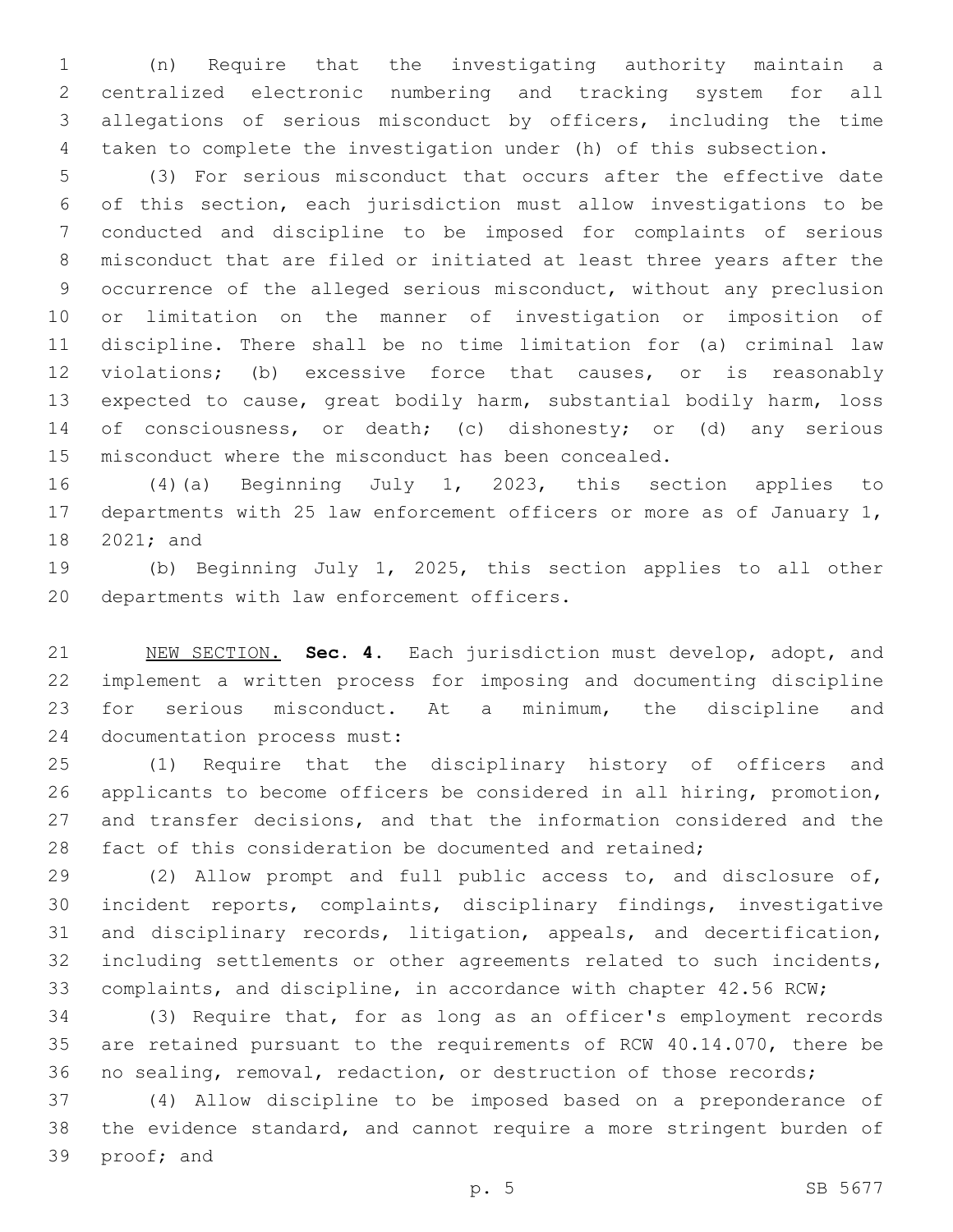(5) Require imposition of discipline commensurate to the serious misconduct. Past disciplinary decisions made by the same or other law enforcement agencies for the same or similar conduct prior to the effective date of this section may not be used as a basis for reducing or not imposing discipline. The authority to impose discipline may not be foreclosed by any time limit for conducting the investigation or the process of imposing the discipline.

 NEW SECTION. **Sec. 5.** Each jurisdiction must develop, adopt, and implement a written process for receiving and processing all appeals of law enforcement discipline for serious misconduct. At a minimum, the disciplinary appeal process must be conducted using the following procedures:

 (1) The decision maker for law enforcement disciplinary appeals, whether public safety civil service commissioners, administrative law judges, arbitrators, hearing examiners, or others, must be appointed based on merit, with subject matter expertise, and without conflicts of interest with any involved party. Commissioners may not be an employee of that jurisdiction, nor have worked for law enforcement in the prior 10 years. If administrative law judges, arbitrators, or hearing examiners are used, they must be on contract to the jurisdiction, and not selected on a case-by-case basis. To be on the roster to serve as an administrative law judge, arbitrator, or hearing examiner, any decision maker must be available to hear and rule on cases in accordance with the timelines set forth in this 25 section:

 (2) Discipline must be upheld if the decision maker finds that 27 the officer committed the alleged serious misconduct, unless the discipline is arbitrary and capricious or exceeds the chief law 29 enforcement officer's legal authority;

 (3) Deference to factual findings is required and de novo review is not permitted. If material information that could not reasonably have been known comes to light, the case must be returned to the investigating authority for further investigation;

 (4) The standard of review must be a preponderance of the 35 evidence;

 (5) Imposition of discipline must be commensurate to the serious misconduct. Past disciplinary decisions made by the same or other law enforcement agencies for the same or similar conduct prior to the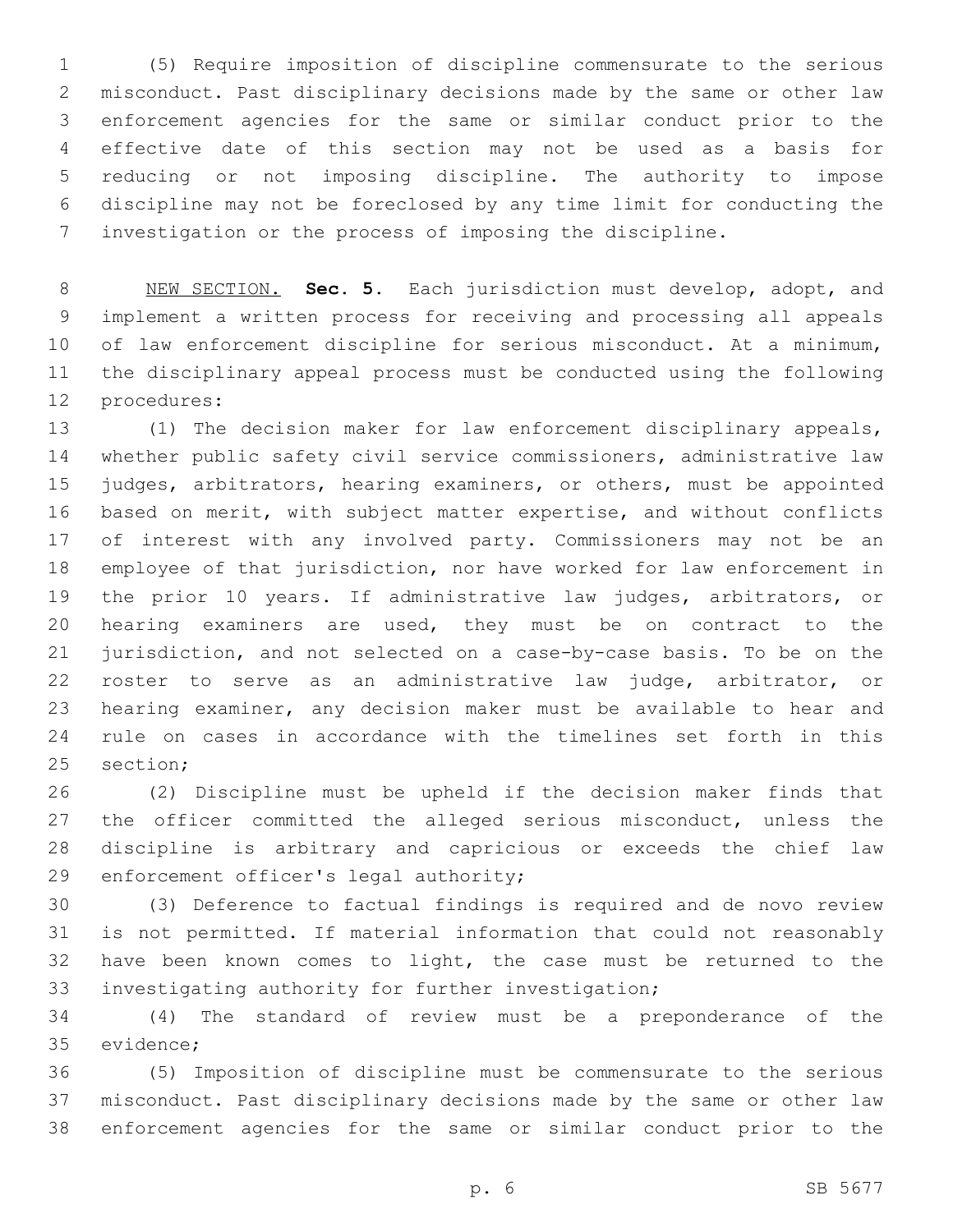effective date of this section must not be used as a basis for 2 reducing or overturning discipline imposed;

 (6) Any procedural error or contractual violation regarding the imposition of discipline must be weighed against the nature of the serious misconduct found to have been committed in determining the appropriate remedy. Any modification of discipline due to a procedural error or contractual violation must be made only to the 8 minimum extent necessary to address the error or violation;

 (7) Hearings for law enforcement disciplinary appeals for serious misconduct must be open to the public, and there must be public notification of scheduled hearings, as well as notification to the 12 complainant;

 (8) The law enforcement disciplinary appeal process must be timely: All requests by the law enforcement officer or the officer's union for an appeal must be made within 10 days of receiving the notification of discipline, such appeals must be heard within 90 days of the imposition of the discipline, and the written decision regarding the appeal must be issued within 30 days of the close of 19 the hearing;

 (9) The written decision regarding the appeal must be made 21 available to the parties and the public promptly upon its issuance;

 (10) The right to appeal to superior court for decisions that violate an explicit, well-defined, and dominant public policy, as established by case law or statute, is maintained, but the decision must otherwise be final and binding without further appeal other than 26 as set forth in this section; and

 (11) Use of arbitration rules or other procedures that are contrary to state law or local ordinance, or to transparency or 29 fairness, is prohibited.

 NEW SECTION. **Sec. 6.** Jurisdictions may choose to have civilian oversight entities or community members involved in holding law enforcement officers who engage in serious misconduct accountable. A jurisdiction's laws, policies, rules, contracts, or other agreements may expand the accountability measures of this chapter, but may not undermine the authority, independence, composition, and responsibilities of such entities or the requirements of this chapter.